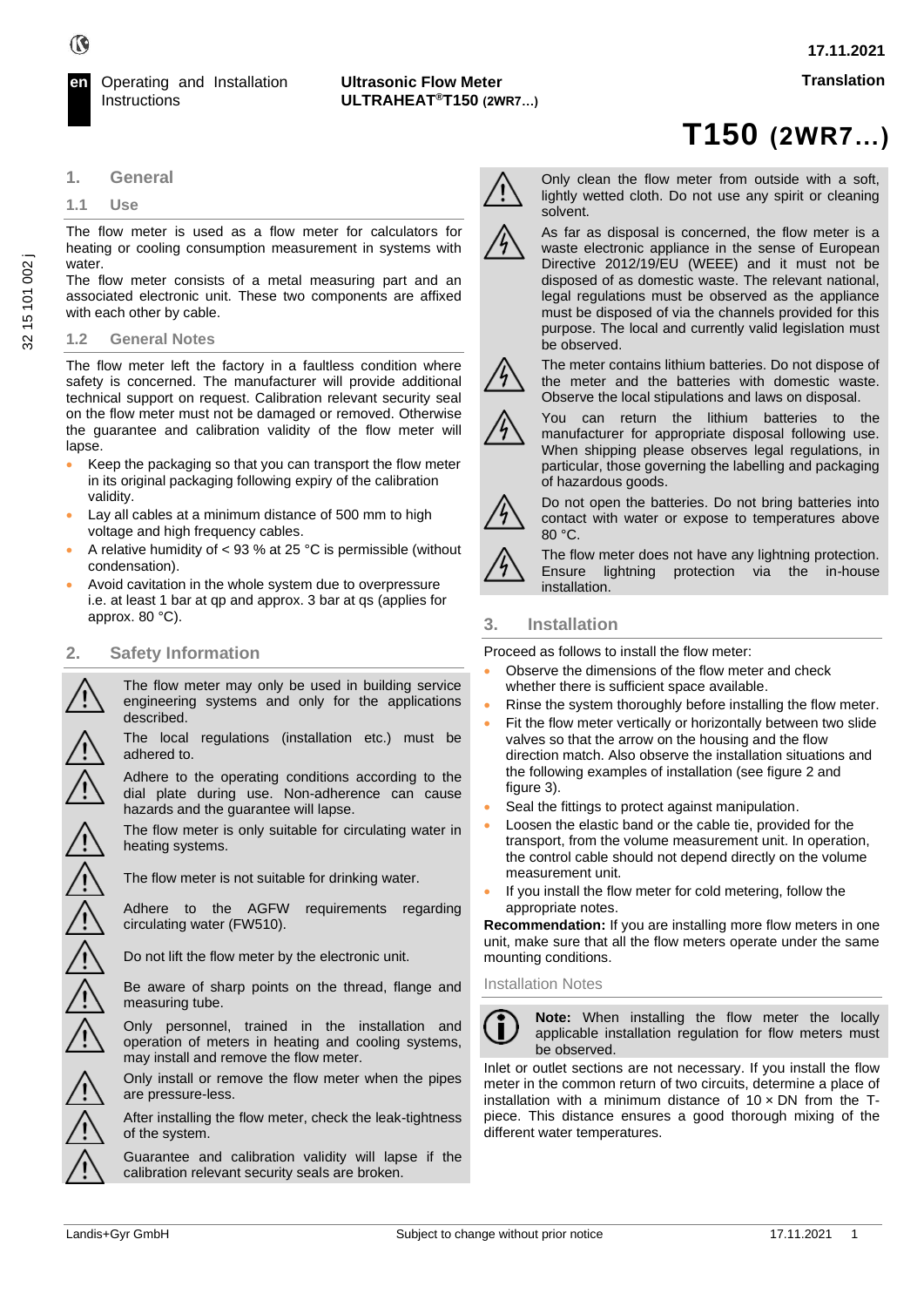

#### Fig. 1: Mixture of different return temperatures

#### Examples of installation



#### Fig. 2: Avoid accumulation of air





Fig. 3: Mount a valve or a regulator after the flow meter



П

# water can enter the electronic unit during operation.

## **3.1 Installation for cooling metering**

**Note:** It is recommended that the flow meter installed on the hot side.

When installing as a cold meter it is essential that the black cover on the measuring tube is pointed to the side or downwards in order to avoid problems with condensation forming.

Fit the electronic unit separate to the volume measurement tube, e.g. on the wall. Make a loop downwards in order to prevent condensation running along the connected lines into the electronic unit.



Fig. 4: Recommended installation position for cooling metering

**3.2 Installation of qp 150**



As an assembly aid two M8 threads are mounted on the flange. The threads allow the use of stainless steel eye bolts, for example, for a lifting device.

The measurement insert in the flanged body should be positioned on the top. This allows a simple exchange of the measurement insert (see chapter 5).

# **3.3 Electronic unit**

The ambient temperature of the electronic unit must not exceed 55 °C. Avoid direct sunlight. For water temperatures between 10 °C and 90 °C you can fit the electronic unit on the volume measurement unit or on the wall.

### Aligning electronic unit

Proceed as follows to align the electronic unit:

- 1. Pull the electronic unit off the volume measurement unit.
- 2. Turn the electronic unit to the left or right through 90° or 180° as required.
- 3. Push the electronic unit onto the adapter plate in this position until it engages.



Fig. 5: Electronic unit installation position

#### Wall fitting (split fitting)

Fit the electronic unit to the wall at water temperatures below 10 °C and above 90 °C.

For wall mounting proceed as follows:

- Pull the electronic unit off the adapter plate.
- Unscrew the adapter plate from the volume measurement unit.
- Fit the adapter plate to the wall.
- Push the electronic unit onto the adapter plate.



Fig. 6: Adapter plate and wall fitting

**3.4 Power supply**

The flow meter is equipped with a long life battery for 5 or 9 years of operation. You can take the operating time from the dial plate.



**Warning:** Do not open the batteries. Do not bring battery into contact with water or expose to temperatures above 80 °C. Dispose of used batteries at suitable collection points.

**Note:** Only batteries approved by the manufacturer may be installed.

### **3.5 Interfaces**

The flow meter is equipped with an optical interface in accordance with EN 62056-21 as standard.

In addition, the flow meter is equipped with a pulse output and is delivered with a 2m two wire cable. The connecting cable can be lengthened with a cable  $2 \times 0.75$ mm<sup>2</sup>. A distributing box is recommended.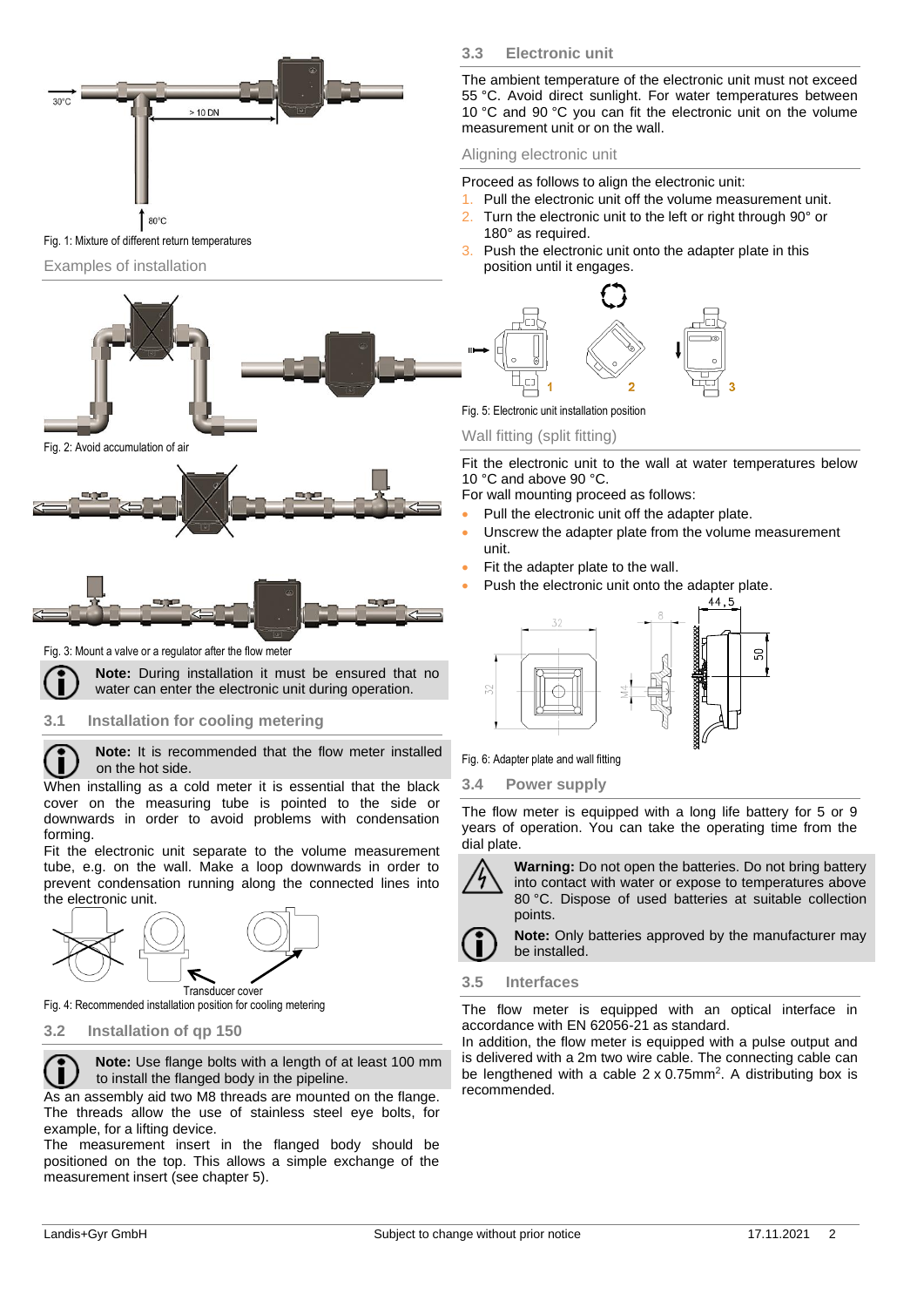# **4. Getting Started**

For activation proceed as follows:

- Open the slide valves slowly.
- Check the system for leak-tightness and bleed air out carefully.

After more than 100 sec. the flow meter begins to work. If the operating limit is exceeded and the flow rate is positive, volume pulses are generated according to the pulse parameter settings.

- Check the measured value flow or the volume of progress on the connected calculator for plausibility.
- Vent the system until the flow rate value on the calculator is stable. Check the output.
- Fit the user locks to the fittings.
- **5. Exchange of the measurement insert qp 150**

The flow meter with the volume measurement unit qp 150 includes an exchangeable measurement insert.



**Attention:** Renew the gasket every time that the measurement insert is removed and installed. Use only a genuine gasket.

# **5.1 Removing the measurement insert**

**Warning:** Only install or remove the measurement insert when the pipes are free of pressure.

**Note:** Please make sure that no adhesive labels are damaged.

Proceed as follows to remove the measurement insert:

- If necessary, pull the electronic unit away from the adapter plate.
- If necessary, remove the user locks.
- Loosen the screws "a" (see figure 9).
- Lift the measurement insert from the flanged body.



Fig. 7: Screws "a"

If the measurement insert cannot be removed, proceed as follows:

- Loosen the 2 screws "b" (see figure 7).
- Insert 2 screws M10 with a length of at least 30 mm into the 2 free threads of the screws "b".
- Screw in the screws evenly until the measurement insert can be removed.



Replace the measurement insert by another measurement insert.

If the measurement insert is not installed immediately, opening must be closed with the provided interim cover (available as accessory).



Fig. 9: Exchange of the measurement insert qp 150

# **5.2 Installing the measurement insert**

To install the measurement insert, proceed as follows:

- Check the sealing surface of the flanged body in the measurement insert for damage and cleanliness.
- Check the fit of the gasket "c" (see figure 10) on the interim cover. The gasket must be properly positioned in the groove and be free of any damage.



Fig. 10: Gasket "c" of the measurement insert

- Put the measurement insert into the opening. Please note the flow direction. The arrow on the measurement insert and the arrow on the flanged body have to match.
- Screw in the 8 screws "a" (see figure 7) with 35 Nm.
- If necessary, fit the user locks.

**Warning:** All screws "a" (see figure 7) and "b" (see figure 8) must be screwed.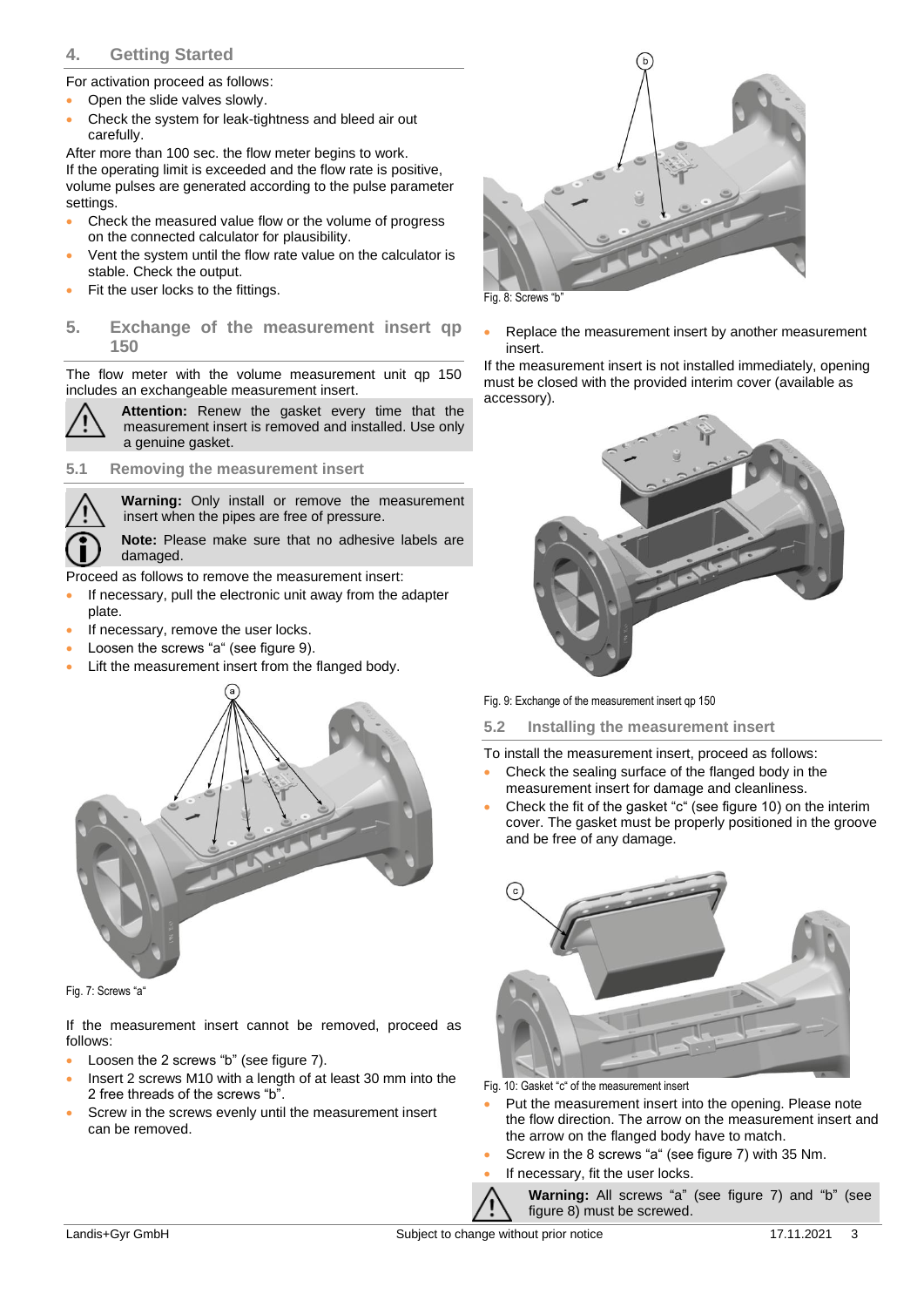# **6. Functional Details**

The operating hours are counted from the first connection of the power supply.

Missing hours are summated if there is an error and the flow meter is thus unable to take a measurement.

Operating hours and missing hours can be reset through the service software.



**Note:** Detailed information's on resetting operating hours and missing hours with the service software you will find in the UltraAssist user manual.

Volume readings, maximum flow rates and missing hours are stored monthly for 36 months.

The device number and the firmware version number are issued by the manufacturer.

# **7. Technical Data**

**Note:** The information on the flow meter must be observed!

Standard, EN 62056-21<br>Pulse output

**General**<br>Measuring accuracy Measuring accuracy Class 2 or 3 (EN 1434)<br>
Fnyironment class A (FN 1434) for indoor A (EN 1434) for indoor installation<br>M1 \*) Mechanical class M1 \*)<br>Electromagnetic class E1 \*) Electromagnetic class \*) according to 2014/32/EU Directive on Measuring Instruments Ambient humidity <br>  $\begin{array}{r} \text{Ambient} \\ \text{Ambient} \end{array}$   $\begin{array}{r} \text{Ambient} \\ \text{Bmbient} \end{array}$   $\begin{array}{r} \text{Ambient} \\ \text{Bmbient} \end{array}$   $\begin{array}{r} \text{Ambient} \\ \text{Bmbient} \end{array}$ 2000 m above sea level<br>- 20 ... 60 °C Storage temperature

# **Electronic unit**

Ambient temperature 5 ... 55 °C<br>Housing protection rating IP 54 accor Housing protection rating IP 54 according to EN 60529<br>Power supply Battery for 5 or 9 years Power supply<br>
Detical interface<br>
Optical interface<br>
Change Standard, EN 62056-21 Communication<br>Separability

# **Pulse output**

Type Open drain<br>Dielectric strength 600 V<sub>eff</sub> aga Pulse significance **Optional**<br>
Pulse length **Optional** Pulse length<br>Pulse sequence Cable length Voltage Maximal 30 V<br>Current Maximal 30 m Current Maximal 30 mA<br>Voltage drop < 0.3 V at 10 m/ Polarity

Always, optional cable length  $500$  V<sub>eff</sub> against ground, galvanic insulated<br>Optional In packages every  $0.5$  s (not equally spaced)<br>2 m

 $< 0.3$  V at 10 mA<br>hinolar

# **Volume measurement unit**<br>**Protection class IP 54/1**

Mounting place Hot side / cold side<br>
Installation position<br>
Any Installation position Flow straightening<br>
Measuring range<br>
1:100 resp. 1:50 Measuring range 1:100 resp.<br>Temperature range 5... 130 °C Temperature range

recommended… …heat application 10 … 130 °C<br>
…cooling application 5 … 50 °C  $\frac{1}{2}$  ...cooling application  $\frac{5}{2}$  ...50 °C.<br>Maximum overload  $\frac{2}{3}$  x op Maximum overload<br>Nominal pressure

IP 54 / IP 65 according to EN 60529 IP 68 (at qp 150) according to EN 60529 National type approvals may be different.

PN16 (1.6 MPa; PS16), PN25 (PS25)